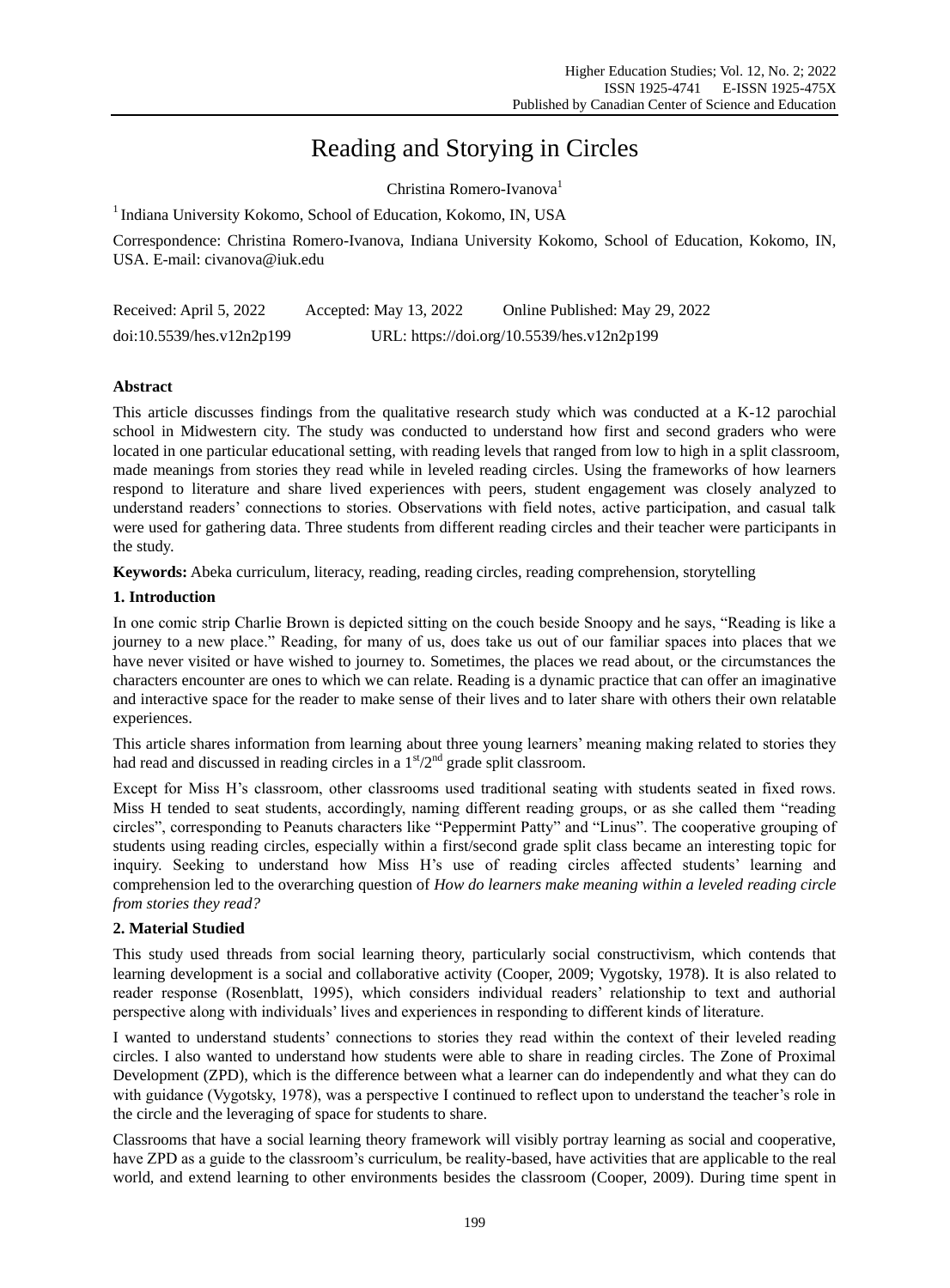Miss H's classroom I was able to observe students' reading circles and the ways in which meaning making was connected to their lived experiences outside of the classroom.

Many teachers hope to give their students opportunities to connect to literature through lived experiences, collaboration with peers, and active learning, as Bruner (1986) advocates:

Education is (or should be) one of the principal forums for performing this function…It is the forum aspect of a culture that gives its participants a role in constantly making and remaking the culture – an active role as participants rather than as performing spectators who play out their canonical roles according to rule when the appropriate cues occur. (p. 123)

Literature discussion groups are ways of learning that not only offer students opportunities for actively engaging but also offer some freedoms in students" responses that are connected to their lived experiences (Ivey, 2000). Literature discussion groups are student-centered, work against the idea of students as passive recipients, (DaLie, 2001) and involve active learning. In literature discussion groups, students openly discuss stories with one another. Students" independence is fostered by opportunities to explore topics in depth (Daniels, 2002; Maloch, 2004; Short and Pierce, 1998). As literature circles (Candler, 2017; Daniels, 2002), book discussion groups (Candler, 2017; Short and Pierce, 1998), or book clubs (Candler, 2017; Hedt and Kronenberg, 2008; Raphael and McMahon, 1994; Short and Pierce, 1998), literature groups can support reluctant readers (Hedt and Kronenberg, 2008) and offer opportunities for authentic conversations about literature to take place (Raphael and McMahon, 1994; Roser and Martinez, 1995; Samway, Whang, Cade, Gamil, Lubandina, and Phommachanh, 1991).

In the research study, literature discussion groups took the forms of leveled reading circles with Abeka readers as the curriculum. I realize that what constituted "literature" in the research setting is different from the idea of reading novels, stories, poetry or other forms that have rich and complex plot lines. Students in the research setting (their split classroom) were reading a constrictive type of literature within a fixed curriculum. As such, students were not able to choose the literature or stories they read. By recognizing their Abeka stories as literature it honors the children"s experiences and what they were able to utilize for reading and discussions within their classroom.

#### **3. Area Descriptions**

#### *3.1 Abeka Book Curriculum*

The Abeka Book curriculum uses a Christian worldview of education, where parental, teacher, and civic authorities are foundational (Rand, 2004). Abeka, developed from results of studies for traditional best practices, recognizes knowledge as the first step to critical thinking and emphasizes certain elements within subject areas remaining constant (Shoemaker, 2011). This emphasis is based on the perspective that human language is God-given and is to be used to spread God's truth (Hicks, n.d.). The curriculum is based on Robert Sternberg's (Rand, 2012) model for developing expertise: metacognitive skills (a student"s understanding of how to think about and accomplish academic tasks), learning skills (teachers" skills demonstrating new learning), thinking skills (critical, creative, and practical thinking), knowledge (factual, conceptual, principal, law, and procedural), and motivation (keeps students wanting to learn).

#### *3.2 Reading Circles in Miss H's Classroom*

In Miss H's classroom, reading circles were based on students' reading assessment levels. Students usually gathered with the teacher to discuss stories and review vocabulary. Reading circles, as practices in Miss H"s classroom related to what Cumming-Potvin (2007) describes as collaboration and personal discussions of different kinds of literature. The difference? Abeka.

Four different reading circles with three different levels met in Miss H"s classroom: low, medium, and high. Peppermint Patty was the low second grade reading circle; Snoopy and Woodchuck and Charlie Brown and Sally were the high second grade reading circles, and Lucy and Linus was the low first grade reading circle.

Throughout the time of the study, I was able to separately observe each of the reading circles. I verbally invited three students to become focus group members. I purposefully asked Brana (self-selected pseudonym) to participate because of her situatedness in her circle, which was more of a student-teacher pairing. I invited Michael to participate because I noticed his engagement in sharing during the whole class time. I invited Liliana to participate because of her leadership role in the classroom.

Brana was a second-grade student, a Peppermint Patty reading circle member. Brana and her teacher (Miss H and a teaching assistant rotated in and out of reading circle teaching roles at different times) were the only members of the reading circle, and so her reading circle was more of a student-teacher pairing. Michael (pseudonym), a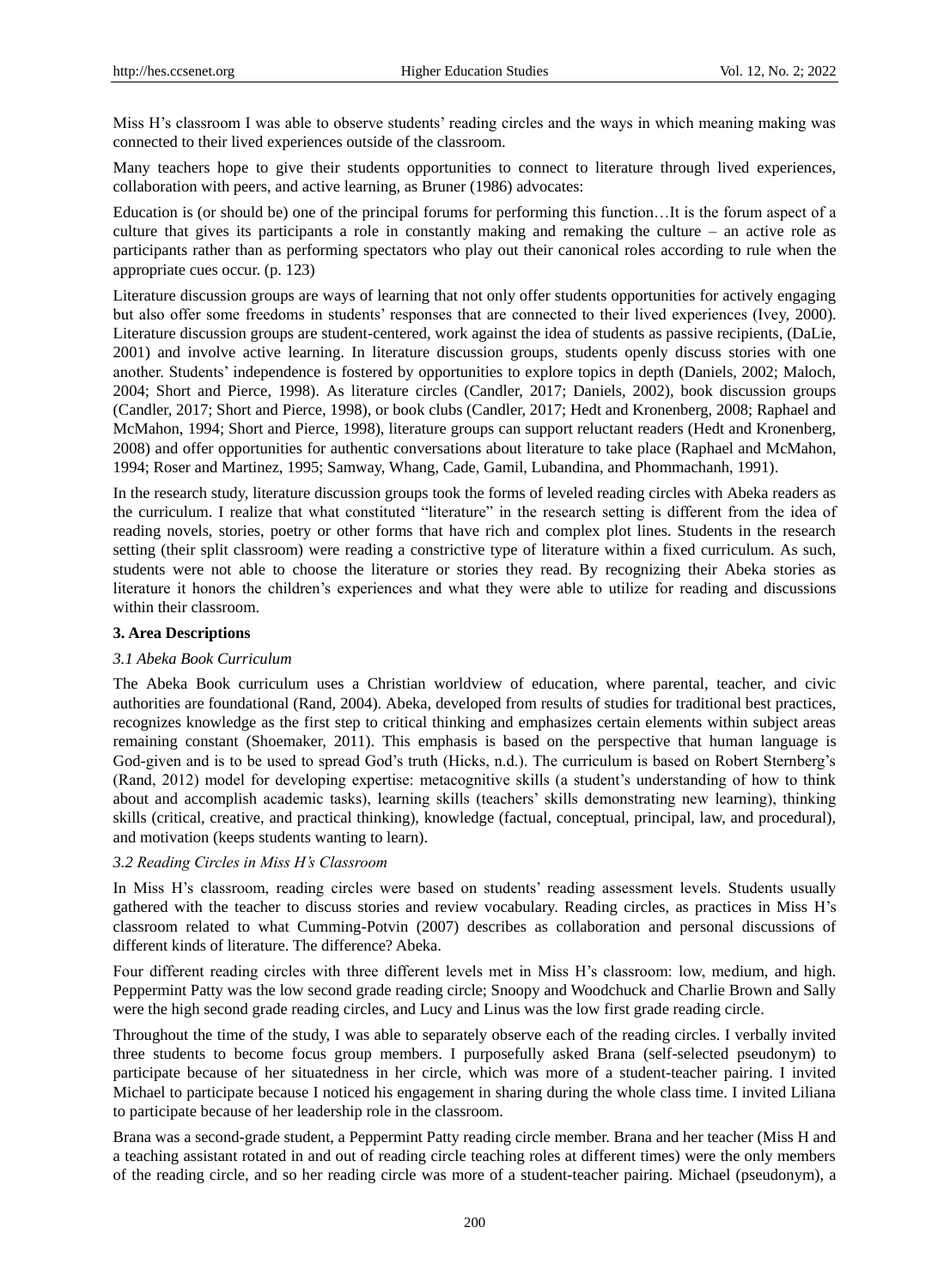first-grade student, was a Lucy and Linus reading circle member, and Liliana (pseudonym), was a second-grade student member of the Charlie Brown and Sally reading circle.

# **4. Methods**

### *4.1 Role of the Researcher and Study Context*

This study, which was qualitative in nature, was conducted to understand how first and second grade students in one educational setting made meaning from stories they had read in leveled reading circles. Though there are meanings and important insights that were gleaned from the research, the study"s purpose was not to generalize but rather to provide understanding for teachers and others who are located in parochial settings or may be situated in contexts that have restrictive reading curricula.

I invited Miss H to participate in the study because of my knowledge of her engaging classroom practices, such as unique teacher talk (Allington, 2002; Fielding & Pearson, 1994) and privileging student agency (Van Lier, 2008). As a school volunteer over the years, I had also observed Miss H"s engaging ways of speaking to/with her students and her ability to differentiate the school"s prescribed curriculum.

At the time of the study, there were 220 students enrolled in the school. The classroom was a 1st/2nd grade split classroom located on the ground level of the school, and the total enrollment for this classroom was 19 students, constituting 13 first graders and 6 second graders. Miss H, as a seasoned teacher, had taught many years at the elementary level but had never taught in the context of a split classroom. Miss H was also the only teacher for the first and second grades, which was the reason for her split classroom.

Learning Academy (pseudonym), which was the study site and a parochial Pre-Kindergarten through 12th grade school, was in a primarily Caucasian, working class neighborhood in an urban Midwestern city. The school, which was first established in 1971, was accredited by the State and offered traditional classes with Abeka as the central curriculum for grades K-12.

#### *4.2 Data Collection*

My time in Miss H"s classroom involved several weeks of observations and active participation in reading circles. During times I could not be on-site, Miss H and I communicated through email and through casual conversations when I was on-site. I gathered data through field notes and audio recordings of reading circle discussions in which I actively participated, taking on the role of teacher. I also interviewed focus members through circle conversations, as opportunities arose.

The research question for this research study was *How do learners make meaning within a leveled reading circle from stories they read?* Having actively participated in the reading circles, I began to more closely consider how the reading circles in Miss H"s classroom could facilitate spaces in which students could reveal their own lived experiences. An extended question emerged: how did aspects of the reading circles allow students connections with their own lives?

#### *4.3 Data Analysis*

I wanted to understand how first and second grade students in a split classroom made meaning from stories they read within a leveled reading circle, so I asked the questions Were students actively engaged in reading circle discussions? If so, to what degree?

I took notes of students" nonverbal behaviors, verbalized comments, and interactions with one another. I also noticed students" reading circle roles. I observed students" attitudes toward teacher discussion strategies as well. I closely observed ways in which the teacher-initiated circle discussions, the degree of responsibility and accountability students owned, as well as how much attention the teacher paid to students" background knowledge and experiences.

For this study, I define "teacher" as the role enacted by an adult (including myself) who led reading circles in Miss H"s classroom during the time of the study. Initially, during my observations of the reading circles, I used field notes to record Miss H and her classroom assistant's behaviors. As I moved into the reading circles and enacted the role of teacher, I centered my field notes, observations, and reflections on my own behaviors and students' responses to questions I asked them in our reading circle discussions.

Action Research is defined as "any systematic inquiry conducted by teachers…for the purpose of gathering information about how their particular schools operate, how they teach, and how their students learn" (Beran, Milton-Brkich, and Shumbera, 2010, p. 47) This study used ethnographic action research, to not only deconstruct categories and themes that emerged from the data but also as a design to facilitate change. As Miss H and I spoke about my observations, Miss H at times asked me for advice and recommendations. She then implemented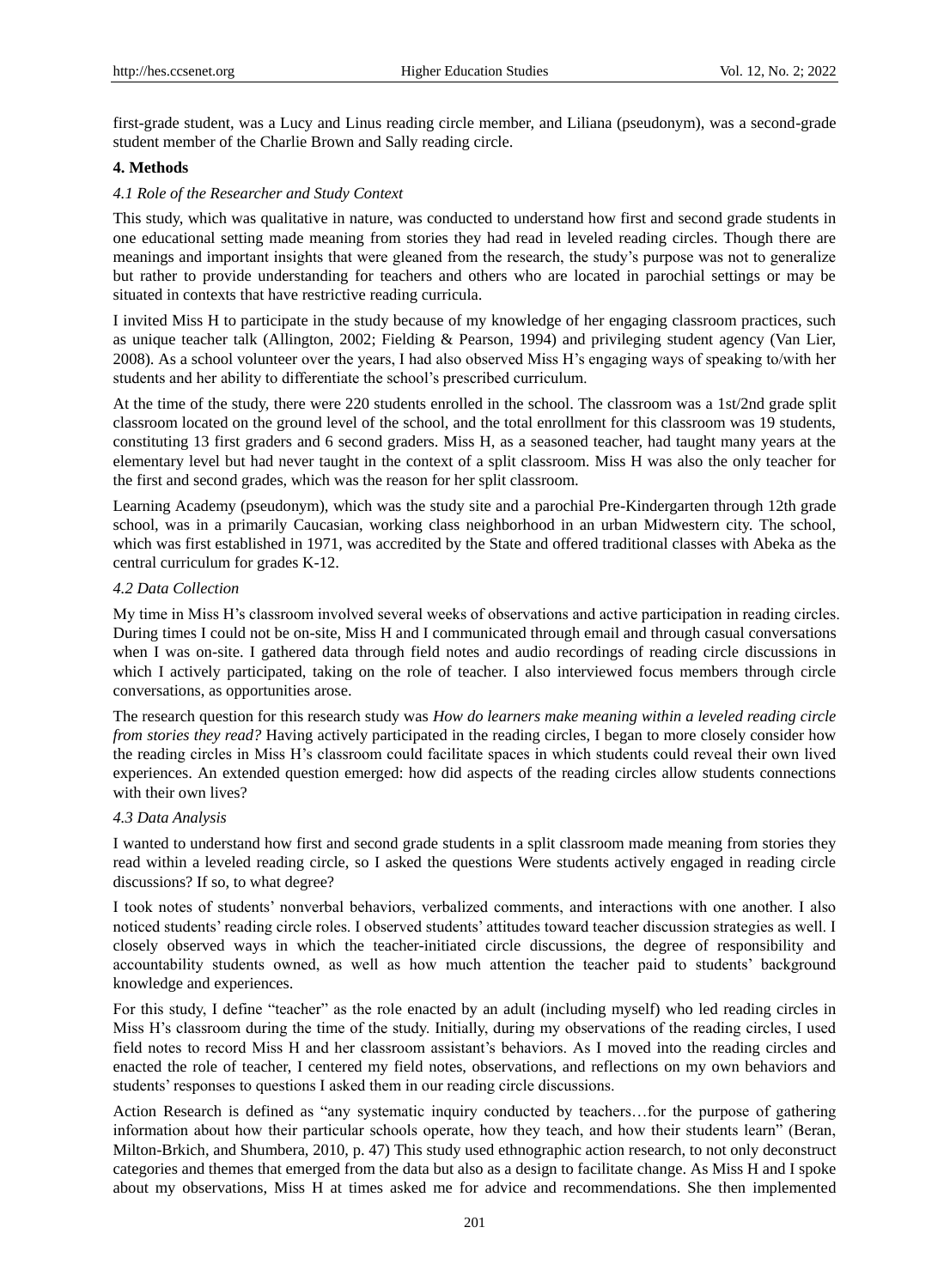strategies, such as discussion strategies for students into the reading circle time.

### **5. Results**

During the length of this study the primary focus centered on three focus members" reading circle discussion responses and their interactions and meaning making within their different leveled reading circles. Focus group members' reading levels ranged from low to high, and each of the students were grouped accordingly. Because Miss H was unable to read with each leveled reading circle in her classroom every day, she usually read with a different circle once a week, while a classroom assistant read with the other groups each day. Organizing reading circles was challenging because of the split grade levels. As I began participating in the reading circles, I was able to gain an appreciation for how reading circles worked in Miss H"s room. The children"s richly voiced responses, connections, and overall discussions were ones that became highly visible, engaging, and were important foci of the study.

#### *5.1 Reading with Brana*

"Quiet Beauty" is nice to have, but it should speak up now and then.

#### -Peppermint Patty

Brana, was a second-grade African American student in Miss H"s class at the time of the study. She came from a single-parent household and lived with her mother, sister, and foster siblings. On weekends she moved between her mother"s and father"s homes. Brana had started the school year later than her classmates and was behind in her schoolwork during the time of this study. She had difficulty focusing during class time and getting homework completed and submitted was challenging. Miss H considered Brana"s reading skills to be below average in comparison to her classmates" reading skills. Socially, Brana had a difficult time getting along with classmates, which informed Miss H's decision to keep Brana in a reading circle that consisted of Brana and the teacher.

The first conversation with Brana occurred during my time leading Brana"s Peppermint Patty student-teacher pairing. During circle time, my observations noted Brana"s quiet reading volume and hesitation with new vocabulary terms. Further inquiry revealed that Brana had gradually become disengaged with reading and with classwork in general. Conversations with Brana, while observing her reading practice encouraged a more in-depth investigation into her meaning-making with the stories she was reading, as well as her perceptions of the reading circle itself or the dynamics of it. During one conversation with Brana an opportunity emerged to ask her questions specifically directed toward the *Peanuts* theme that is prevalent in all of the reading circles:

C: Which Peanuts reading circle do you belong to?

Brana: Peppermint Patty

C: Do you like your circle being called a Peanuts name?

Brana: No.

C: Why not?

Brana: Because like, I don"t know if Peppermint Patty…I don"t know.

C: Do you know who Peppermint Patty is?

Brana: No

From this brief dialogue with Brana, it was apparent that there was a disconnect between Brana"s non-familiarity and Miss H"s familiarity and appreciation of *Peanuts*. Conversations with Brana revealed not only a dislike of her reading circle name but also an unfamiliarity with the character Peppermint Patty. This, a seemingly small finding, perhaps, was an important one because it allowed for the questioning of identity. How were students" familiarities and backgrounds recognized in Miss H"s classroom? Aside from Brana"s unfamiliarity with her reading circle"s name and placement in the circle, was there another reason she had been placed in a reading circle that was isolated from her classmates?

From my initial observation of the reading circles, I noticed that other reading circles contained at least four classmates in each one. Brana was the only student in her reading circle, with the only other person being the teacher. I understood that learning could be fostered, even in a situated space like Brana"s, in which she was the only student in her reading circle, because of the ability for a higher-leveled learner (like the teacher) to be able to share knowledge and model good reading (Vygotsky, 1997; 1978). I became concerned with how rich of an experience Brana was able to have, being the only young learner in her group. As Keegan and Shrake (1991) note, students" greater interactions are with their peers: "When a more capable reader thinks aloud with a less able one, both students benefit." (p. 547).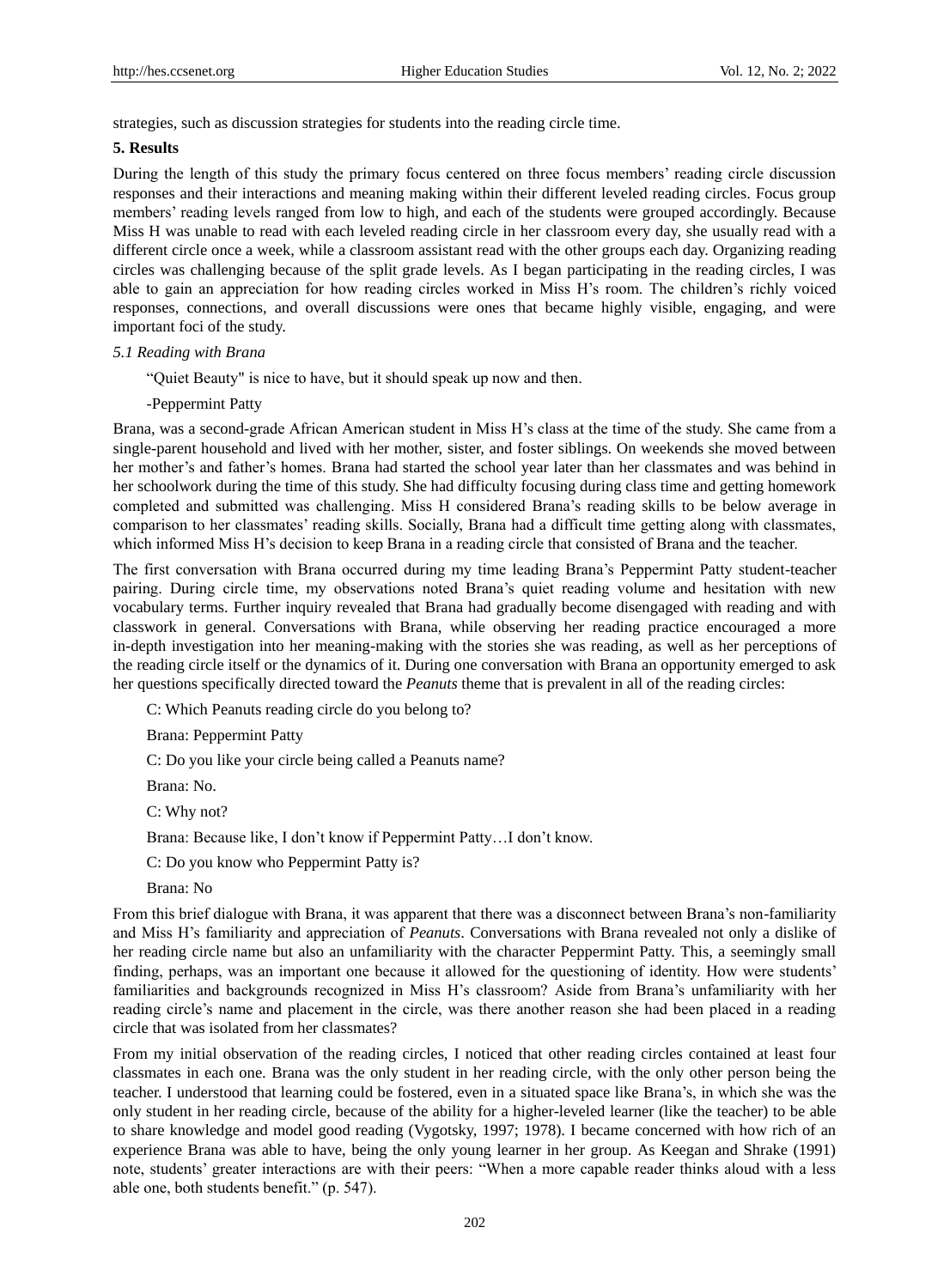My further conversations with Brana involved talking about ideas for changing things about her reading circle. I asked her what she would like to change, if she could. Brana responded: "I would want a bigger group because I always have to read by myself, just me and Miss H\_\_\_\_." My concern began to grow as I thought about how Brana was missing out on peer-to-peer interactions. I wondered about how conversations might differ with peers, had they been in her group. Lea McGee (Roser & Martinez, 1995) suggests that some of the best conversations happen in groups that are composed of children with differing abilities. I continued paying close attention to Brana"s responses and what these could mean.

C: What was this story about?

Brana: A little girl, her parents wanted to go to a parade, the little girl said she would clean up the house, George Washington was going to do a speech at the parade.

Brana"s response was matter of fact, and she provided a thoughtful, clear but brief plot review. In her summarization, Brana named content vocabulary words, which provided a snapshot of her ability to recall parts of the story. I wanted to know about her connections to stories though, so I shifted the discussion toward Brana"s lived experiences and the connections these could have to the story we had read. Since the story involved a girl meeting George Washington, a famous individual, the discussion centered on Brana"s connections to meeting someone famous.

C: Is there anybody you"ve wanted to meet who was famous?

#### Brana: Barrack Obama.

Again, Brana"s reply was direct and culturally responsive, since Barrack Obama was the president at the time of this research study. Her responses though, were just that: responses. Brana did not voluntarily extend the narrative to story any connection with her own life and only responded to questions I had asked during our discussion.

Brana was able to comprehend the story sequence with no problems. My concern that remained ever-present was her missing out on sharing with classmates and what sharing might look like if she were placed in a group that consisted of members other than a teacher. I reflected on Short"s (2012) emphasis of stories being the modes in which children share about their lives and lived contexts for ways of knowing. How might the sharing with classmates differ from the sharing with a teacher? Would Brana talk more freely about why she would like to meet President Obama if she were in a reading group with her peers?

# *5.2 Reading with Michael*

I"ll be wishy one day and washy the next!

-Charlie Brown

Michael was a Caucasian first grade student, who was in Miss H"s class at the time of this study. He lived with his mother, father, and three siblings, one of whom had a child. Miss H described Michael as being "full of imagination and dreams and well-liked by his classmates" (Miss H, email communication). He enjoyed participating in classroom activities, being one of the first to raise his hand to be called and was usually engaged but tended to easily lose focus. Michael also tended to delay classwork. At the time of the study Miss H considered his reading level to be below average. When reading aloud, he repeated words several times and read slowly, having the most difficulty with reading and comprehension. Classmates often became frustrated with having to wait on him during reading time. Michael was one of the first students to always contribute responses in a class discussion but had difficulty verbalizing what he wanted to say. Observational findings showed that Michael"s frustration level tiered when he was not one of the first acknowledged for sharing in class discussions and winning in classroom games.

During the whole class time, Michael"s enthusiasm was evident. He enjoyed reading aloud, and oftentimes he was the first one to volunteer to read and respond during discussion time. During the whole class time he became very excited, raising his hand up and down or even jumping up and down for the teacher to take notice. I noted that it took Michael several seconds to provide his response, and sometimes he did not finish, but he volunteered to read more than other students.

During reading circle time, Michael"s behaviors changed. He tended to volunteer to read, but in quieter ways and without the extroverted behaviors that had been evidenced during whole class time. Since Michael was one of the first students to volunteer responses, I wanted to learn about what his sharing in discussions looked like.

Because I wanted to be able to understand through observations, paying attention to his responses during the discussions but also to gain an understanding from his own perspective, I interviewed him through casual talk.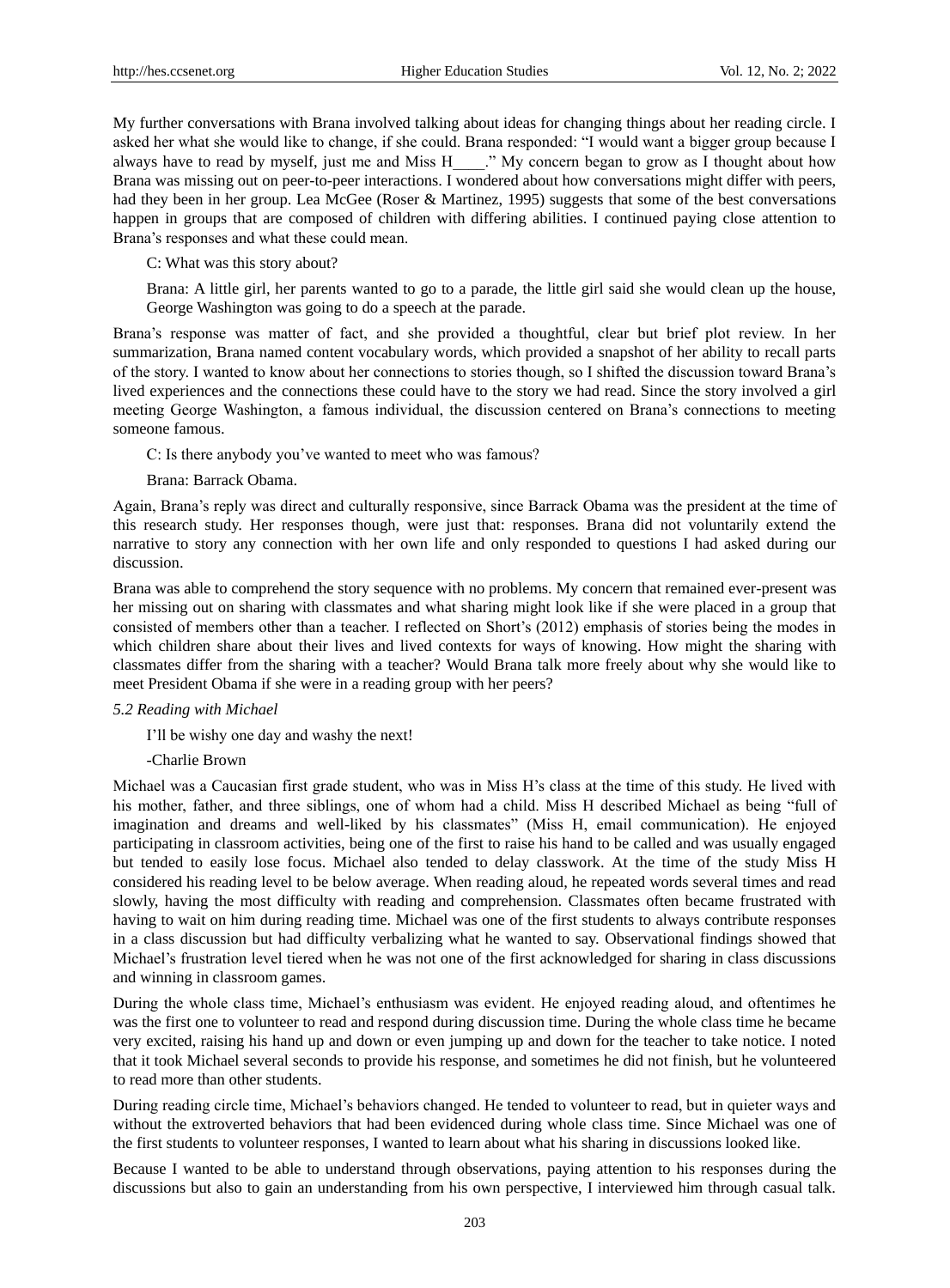During the interviews Michael was hesitant to answer questions. Through observations I had previously noted Michael"s frustration with change in routines, and his hesitancy to answer questions during interviews seemed to stem from my entrance as teacher in his circle. As time progressed though, Michael became less hesitant to talk, seemingly accepting my role as teacher in his circle. I noticed that Michael seemed more at-ease when our discussions involved stories that he had enjoyed reading.

C: What story did you read today?

Michael: The Big Day.

C: What did you like about this story?

Michael: I liked where they started to read the Bible.

One of Michael"s primary chords of engagement in the reading circle seemed to stem from his interest in the Bible, as noted in Michael's above response. In further discussions, one of the questions I asked was, "How are the activities you do in your reading circle like some of the things in your own life?" Michael replied, "Sometimes… when we was talking about Jesus dying on the cross." Michael"s reply testified to the power of literature discussion groups which "offer a framework for allowing children opportunities to discover what they know, to extend their thinking, and to develop strategies that will make them lifelong readers." (Keegan and Shrake, 1991, p. 547). Other questions about his reading experiences and stories, like this one tended to involve a response that was connective to Michael"s appreciation of stories from the Bible.

During the time spent in Michael"s reading circle, on different occasions, questions were posed to understand each story"s plot. Though he was not able to outline specific, consecutive plot details, Michael"s engagement and knowledge stemmed from his connections with the stories related to his own life.

#### *5.3 Reading with Liliana*

Sorry to wake you up Big Brother, but I"ve been thinking. I have begun to doubt the existence of the tooth fairy. Is it wrong to lie awake at night thinking about such things? --Sally Brown

Liliana was an Asian American first grade student, who was in Miss H"s class at the time of this study. She lived with her mother, father, and two siblings. Her family was very close-knit and spent much of their time on vacations and school breaks doing activities together. Miss H described her family as being supportive in her education, as her parents closely followed her reading homework. Liliana enjoyed reading independently, and Miss H noted that she was a "well-read student" (Miss H, casual conversation). Liliana also performed as a class leader and held high expectations of classmates by redirecting others who were not on task.

During initial meetings with her reading circle and in conversation with Liliana, I learned that one of her favorite hobbies is going fishing with her family. A story we read one day during circle time, "Water Overflowing" allowed for Liliana"s talk about an activity she would like to participate in.

C: What did you like about this story?

Liliana: Um, the kids were playing on the river on the boat and there was a joyful girl and a happy boy.

C: Can you think of a way this story is like your own life?

Liliana: Well, if I were them "cause I"d like to ride in the boat. I never have before. I just wished I did.

Liliana"s response with specific details from the story, stating where the children from the story were playing, and with descriptions of the characters" feelings: "joyful girl" and "happy boy", were clearly stated. The girl in the story, like her own perception of spending time with others participating in activities (especially family members) made her joyful. This relates to the idea that children see themselves reflected in stories and can use these connections for understanding their worlds (Short, 2012).

Liliana"s response to the question *Can you think of a way this story is like your own life?* was a type of storied response that expounded upon background information from her own life that included never having had the opportunity to ride in a boat and the wish to do so. The opportunity for Liliana to be part of a reading group allowed for her to wonder about what it might be like to ride in a boat and provided a way to take her outside of her own life to another way of living and experiencing an activity (Short, 2012).

During another reading circle discussion, this time regarding a story read about having pets, Liliana was again able to respond narratively, by talking about her mother"s allergies and how the family was not able to have pets in the house. I decided to propose the idea of having "make-believe" pets at home instead of real ones because I wanted to know how Liliana would share about having a pet, even if it were an imagined one. Liliana enthusiastically contributed a story of her invisible goldfish. Creatively, she described her care of the goldfish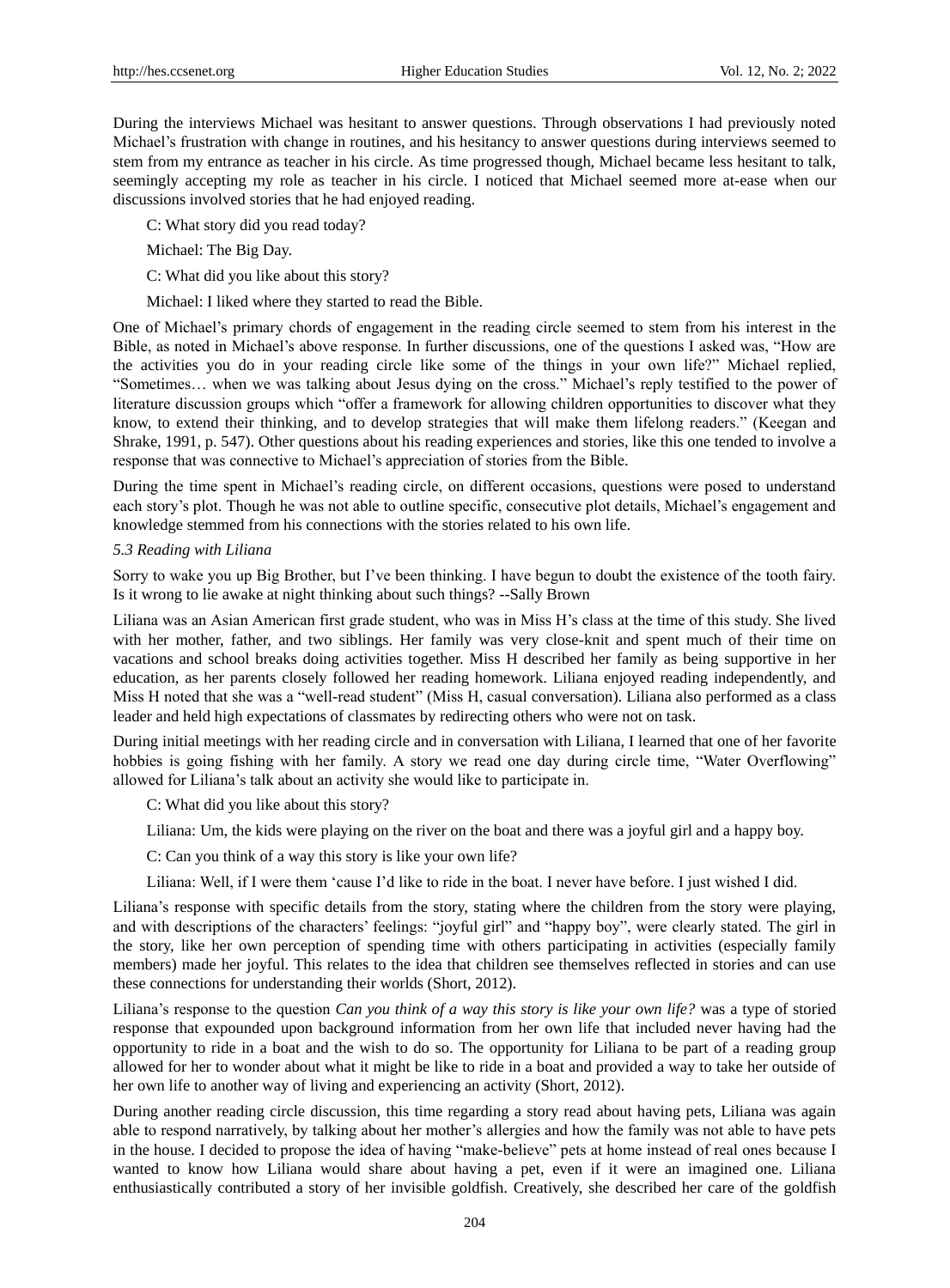and toward the end of her story, the lack of care with not feeding the goldfish, which had led to its demise. The literature helped to expand imagination (Short, 2012) by offering a story with which Liliana could enthusiastically engage, and the space of discussion allowed for a rich response in which Liliana could share her created story.

#### **6. Discussion**

Observations of Brana, Michael, and Liliana"s behaviors during whole-class discussions were very different compared to small-group reading circles with the researcher fulfilling the role as teacher. In class, Brana was quiet, rarely raising her hand to share. During reading circle time, once she began reading, her voice gradually became more enthusiastic and confident. During whole-class observations, Brana never volunteered to read aloud. During reading circle time, she talked about the story characters and made connections with the story characters" experiences and her own.

Cooperative grouping with peers, like storytelling (Wright, Bacigalupa, Black, and Burton, 2007) encourages socialization and helps to build social skills as they share ideas and experiences. During most of the study Brana was situated in a reading pairing made up of herself and the teacher. Toward the end of my time in Miss H"s classroom, Brana was moved into a circle with peers. Miss H also restructured each of the reading circles to contain learners of differing reading levels and abilities.

Michael"s whole class behaviors were like when he was in reading circles, in the ways of seeking recognition. He raised his hand to be called on many times in class and during reading circle times. One of the primary differences though, was the level of anxiety observed during the whole class compared to reading circle time. Because the reading circle allowed Michael more individualized attention there was no need to compete for attention by jumping out of his seat or shouting. He still exhibited excitement in wanting to share ideas or to be called upon but did not exhibit behaviors that vied for the teacher's attention.

Liliana"s behaviors during whole class time differed from her behaviors during reading circle time. In the whole class, she was quiet. She raised her hand and seemed to timidly share ideas. In her reading circle, Liliana exhibited a competitive nature and took on the role of leader. When classmates were not on the right page of the story or when they did not raise their hand to speak, she redirected them. She also tended to excitedly wave her hand in the air to discuss or share experiences. Sometimes she even shouted out answers without raising her hand. The following table conceptualizes aspects of the reading circles and connections made to each of the children"s lives.

| <b>Connections &amp; Meaning Making</b>                            | <b>Engaging Aspects of</b> | <b>Connections to</b>  |
|--------------------------------------------------------------------|----------------------------|------------------------|
|                                                                    | the Reading Circle         | <b>Students' Lives</b> |
| C: What was it about?                                              | Guided, open-ended         | Wanting to meet        |
| Brana: A little girl, her parents wanted to go to a parade, the    | talk that centers on       | the current U.S.       |
| little girl said she would clean up the house, George              | popular culture            | President              |
| Washington was going to do a speech at the parade.                 |                            |                        |
| C: Is there anybody you've wanted to meet who was famous?          |                            |                        |
| Brana: Barrack Obama.                                              |                            |                        |
| C: What story did you read today?                                  | Guided, open-ended         | Enjoyment of           |
| Michael: The Big Day.                                              | questioning that           | reading the Bible      |
| C: What did you like about this story?                             | offers opportunities       |                        |
| Michael: I liked where they started to read the Bible.             | for students to share      |                        |
| C: What did you like about this story?                             | Guided questioning,        | The understanding      |
| Liliana: Um, the kids were playing on the river on the boat        | discussions that center    | of riding in a boat    |
| and there was a joyful girl and a happy boy.                       | on students' background    | and wanting            |
| C: Can you think of a way this story is like your own life?        | knowledge and              | to experience          |
| Liliana: Well, if I were them 'cause I'd like to ride in the boat. | experiences                | riding in a boat       |
| I never have before. I just wished I did.                          |                            |                        |

Table 1. Children"s Connections to Stories: Lives & Circles

# *6.1 Stepping Back: Observing Reading Circles from a Distance*

Stepping back – leaving the reading circles, allowed for the researcher to function again as just an observer, and in that role allowed for reflection of what Rosenblatt (1995) says about students" contributions to their literacy experiences: "The reader"s fund of relevant memories makes possible any reading at all. Without linkage with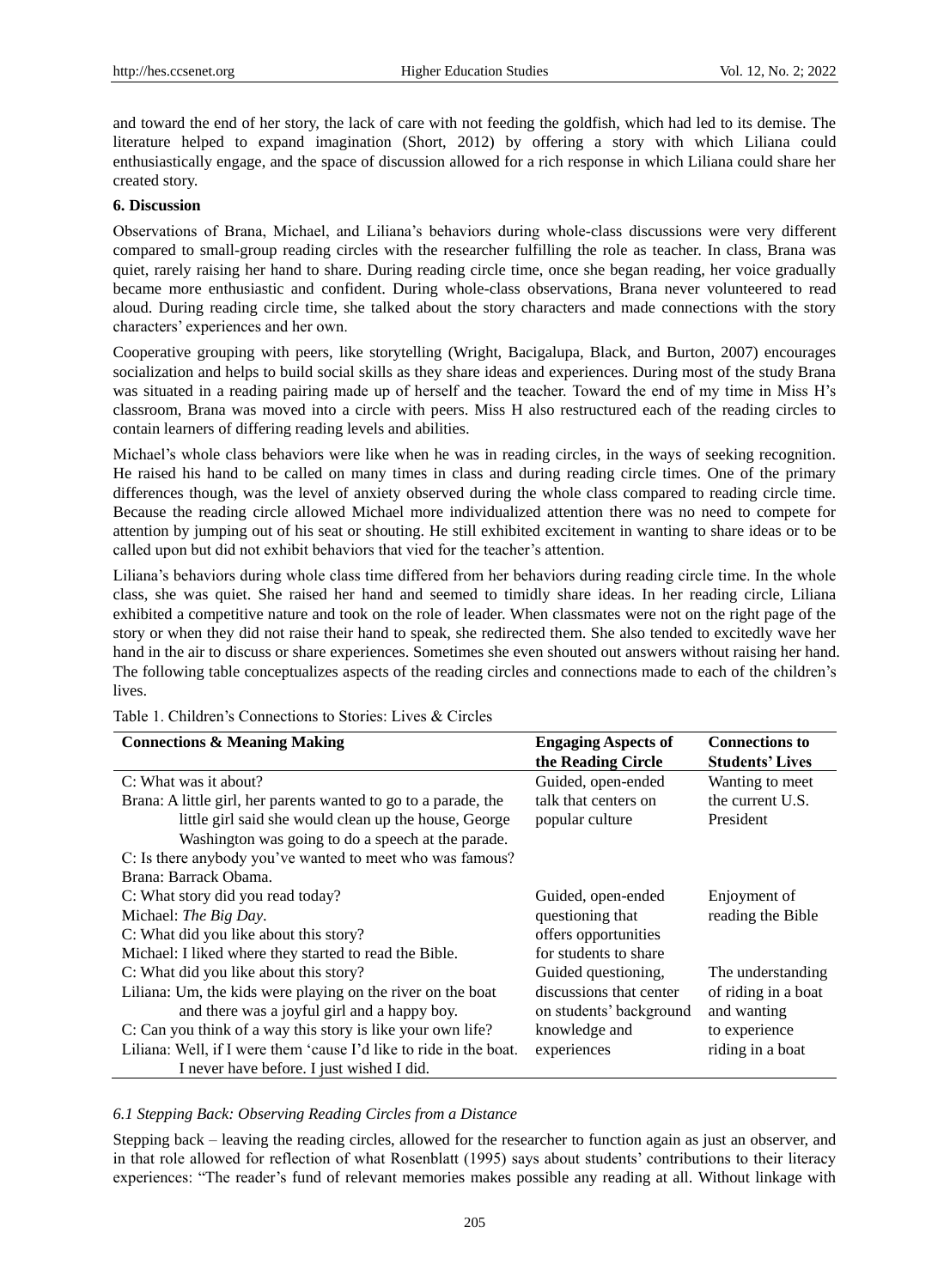the past experiences and present interests of the reader, the work will not come alive for him, or rather, he will not be prepared to bring it to life (p. 77).

During visitations to Miss H"s classroom, I had observed students using their memories to connect to the stories being read. Remembering significant events provided connections to story characters" experiences of events, and these enriched the researcher-led reading circle conversations. As shown in the following table, students were able to bring much to the conversation.

|  |  | Table 2. Ways of Navigating Experiences & Using a Literary Lens |
|--|--|-----------------------------------------------------------------|
|  |  |                                                                 |

| Ways of           | <b>Descriptions</b>                                | <b>Literature Framework</b>                                                          |
|-------------------|----------------------------------------------------|--------------------------------------------------------------------------------------|
| <b>Navigating</b> |                                                    |                                                                                      |
| Connections with  | Students use their own lived experiences           | Students'<br>experiences in connection to                                            |
| lived experiences | to connect to story characters' lived              | readings allow for<br>making<br>meaning                                              |
|                   | experiences.                                       | (Rosenblatt, 1995).                                                                  |
| Created stories   | Students created stories as precursors             | The ability to choose to make and remake the                                         |
|                   |                                                    | and/or extensions of topics and themes culture is one of the ultimate factors in a   |
|                   | that were discussed after reading the              | student's ability to learn (Bruner, 1986).                                           |
|                   | stories.                                           |                                                                                      |
| Thematic<br>story | story talk,<br>thematic<br>used<br><b>Students</b> | Dialogue is a moment where humans meet to                                            |
| talk              |                                                    | replicating the teacher talk and talk from reflect on their reality as they make and |
|                   | the stories.                                       | remake it (Freire as cited in Cessna and                                             |
|                   |                                                    | Anderson, 1998).                                                                     |

#### **7. Conclusion**

The findings discussed showed that Brana, Michael, and Liliana were able to make connections with the stories they were reading and their lived experiences. Students also shared their stories and personal experiences with more ease during reading circles that involved open-ended questioning about learners" lives.

Brana, who was usually quiet and tended to share little during the whole class discussed and shared her wishes and experiences in reading time. Michael, who usually excessively strove for attention in class, was able to take advantage of a smaller group setting where the teacher was able to give more one-on-one attention, allowing him to raise his hand and share in a quieter manner. Liliana showed more enthusiasm and interaction during reading circle time.

The question of how to provide more opportunities for students to experience enriching, authentic sharing and conversations with their peers is one that can be asked by many educators. As we consider opportunities to open spaces for students to share about their reading and lives, we must also intentionally consider how literature discussion groups are structured. *How* are students being purposefully grouped? *Why* are we grouping students in particular ways?

#### **Acknowledgements**

The author acknowledges the school, teacher, and students for their partnership and collaborations they afforded, as well as Dr. Serafin Coronel-Molina who was a mentor during the study.

#### **References**

Beran, B., Milton-Brkich, K., & Shumbera, K. (2010). Action research. *Worldcat. Sci Child, 47*(9).

- Bruner, J. (1986). *Actual Minds, Possible Worlds*. Cambridge, MA and London: Harvard University Press. https://doi.org/10.4159/9780674029019
- Candler, L. (2017). *Literature circle models*. Retrieved from http://www.lauracandler.com/strategies/litcirclemodels.php
- Cessna, K., & Anderson, R. (1998). *Theorizing about dialogic moments: The Buber-Rogers position and post-modern themes*. https://doi.org/10.1111/j.1468-2885.1998.tb00211.x
- Cooper, S. (2009). *Theories of learning in educational psychology: Lev Vygotsky: Social constructivism.*  Retrieved from http://www.lifecirclesinc.com/Learningtheories/social/Vygotsky.html
- Cumming-Potvin, W. (2007). Scaffolding, multiliteracies, and reading circles. *Canadian Journal of Education, 30*(2). https://doi.org/10.2307/20466647